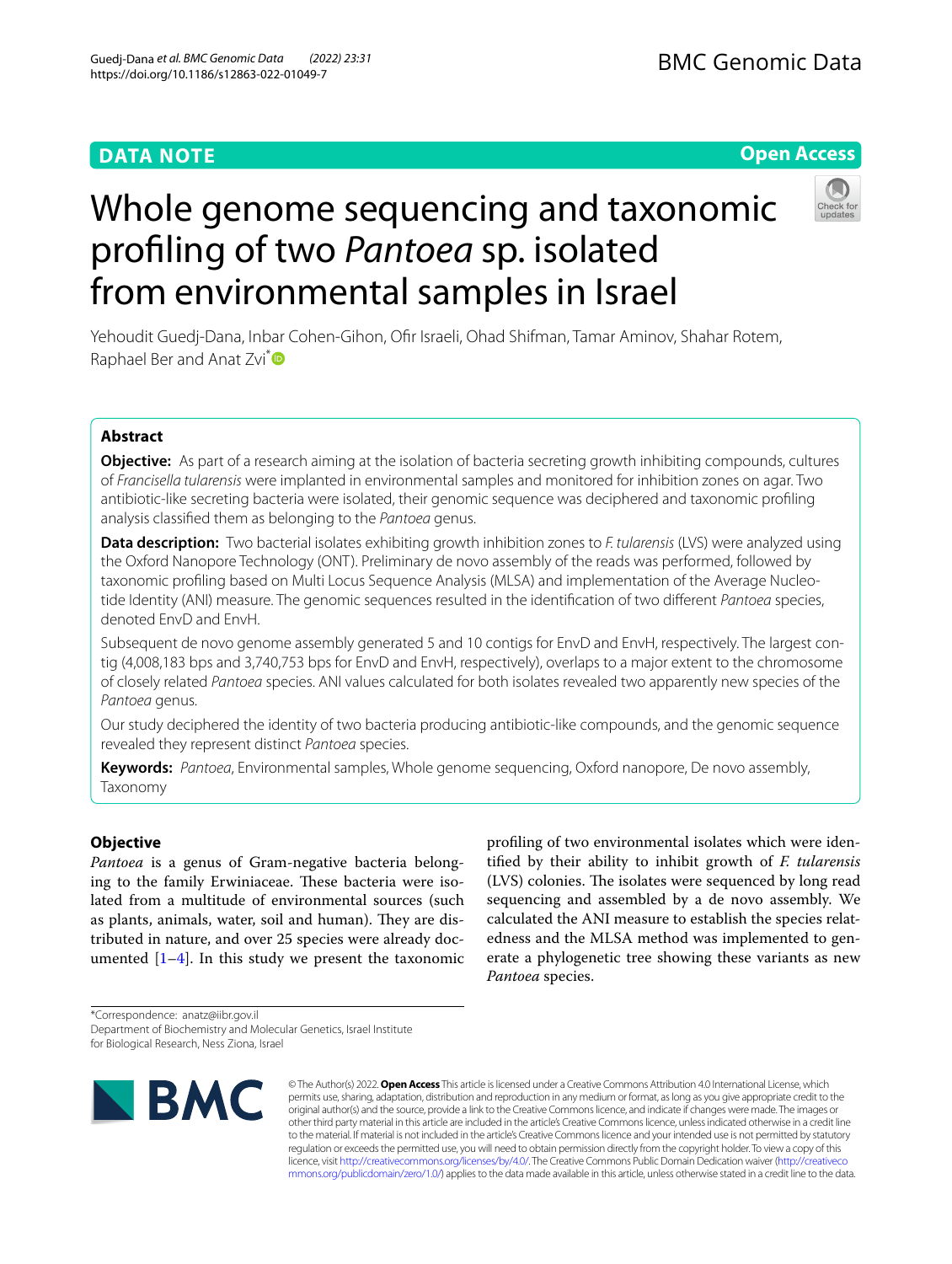## **Data description**

In this study, over 20 environmental samples were collected from distinct diferent geographic locations in Israel (natural sources). The samples were prepared by wiping a 20  $\mathrm{cm}^2$  area of urban asphalt roads with 3 sterile cotton swabs (Copan Italia SPA) moistened aseptically in sterile phosphate-buffered saline (PBS) solution. The swabs were discarded after extraction by vortex in 5 mL PBS. After 2 min. of passive sedimentation of dust and dirt, 4.2 mL were transferred to new sterile tube. An aliquot of 0.1 mL of each environmental sample was mixed with 0.1 mL of PBS containing  $10^8$  cfu/ml of indicator bacteria (*F. tularensis* LVS), the mix was spread on cysteine heart agar with hemoglobin (CHA, Difco), plates were incubated for 2 days at 37 °C and monitored for colonies demonstrating inhibition zone for the indicator strain. Several such colonies were further isolated to pure cultures on CHA, and their inhibition to LVS was verifed. Two of the isolates showed diferential capability to grow in Brain Heart Infusion broth, and were denoted herein as EnvD (from Talpiot industrial zone, Jerusalem) and EnvH (from Romema neighborhood, Haifa). For DNA purifcation, EnvD and EnvH colonies were grown on CHA, suspended to high density in 1 mL PBS, mixed 1:1 with ATL bufer, heated at 100 °C for 30 min before DNA purifcation using the QIAamp DNA blood minikit (Qiagen). Whole genome sequencing was conducted in GenoHub facility [\(https://genohub.com](https://genohub.com)) using the Oxford Nanopore MinION Technology. Libraries for both EnvD and EnvH were prepared using the SQK-LSK109 ligation sequencing kit (Oxford Nanopore Technologies) and sequencing was conducted using an R9 flow cell. Basecalling was performed using Guppy v 4.4.2. A total of 210,000 reads for EnvD (mean average length of 3854 bps) and 190,000 reads for EnvH (mean average length of 1881 bps) were obtained, resulting in a coverage of 155x and 89x, respectively (data fle 1) [[5](#page-2-2)].

De novo assembly was conducted by implementing Flye [\[6\]](#page-3-0), designed for the assembly of long reads generated by ONT. Five contigs were obtained for EnvD, the largest harboring a length of 4,008,183 bps, the N50 value being therefore 4,008,183. The EnvH generated reads were assembled to a total of 10 contigs, the longest being 3,740,753 bps (which is therefore the N50 value). A rough and preliminary estimation of the taxonomical relatedness of the two isolates conducted by a Blast analysis [\[7](#page-3-1)] against the nucleotide database (nt, [https://](https://www.ncbi.nlm.nih.gov/nucleotide/) [www.ncbi.nlm.nih.gov/nucleotide/](https://www.ncbi.nlm.nih.gov/nucleotide/)), disclosed similarity to the *Pantoea* genus. Subsequently, the longest contig of each isolate was compared to all publicly available *Pantoea* sequences (National Center for Biotechnology Information, NCBI), revealing that the best matching hits for EnvD and EnvH are *Pantoea agglomerans* and *Pantoea stewartii*, respectively. Accordingly, the contigs generated by the assembly were aligned to their closest species, using Mauve  $[8]$  $[8]$ . The alignments display a nearly complete coverage of the reference chromosome by the largest contig, both for EnvD and EnvH. In addition, two of the remaining contigs overlap plasmid regions in the reference genomes (data fle 2) [[9\]](#page-3-3).

To further characterize whether the sequenced genomes can be associated with one of the already known *Pantoea* species, we used the ANI measure as a wellestablished whole genome similarity metrics  $[10-14]$  $[10-14]$ . The ANI value was estimated using the FastANI algorithm [[12\]](#page-3-6). Pairwise ANI values of at most 82% were obtained for each of the sequenced genomes with genomes representing known *Pantoea* species [[15](#page-3-7)]. According to the generally accepted cutof value of 95% used as a boundary for species delineation [[14,](#page-3-5) [16\]](#page-3-8), it appears that EnvD and EnvH constitute new species within the *Pantoea* genus. To note, the pairwise ANI value between EnvD and EnvH is 83%, therefore representing two distinct lineages.

To assign the taxonomic profling of the two isolates, we implemented the Multi Locus Sequence Analysis (MLSA) typing method, tailored for phylogeny analysis of *Pantoea* species [[17](#page-3-9), [18](#page-3-10)], using five core genes that are efective at species-level delineation of the genus *Pantoea*: fusA, gyrB, leuS, pyrG and rpoB [[1\]](#page-2-0). The sequence of the genes orthologous to EnvD and EnvH were extracted from the contig sequences covering the chromosome regions (contig 4 for EnvD and contig 3 for EnvH), and concatenated into a mini-gene. Alongside, the fve protein-coding genes were extracted from 37 representative, reference and/or type strains of *Pantoea* and *Tatumella* species (for a complete list of species included in the set of 37 genomes, refer to  $[17]$  $[17]$ ). The multiple alignment of the 37 concatenated sequences together with the concatenated sequences originating from EnvD and EnvH was constructed using the MAFFT algorithm (Multiple Alignment using fast Fourier Transform) [[19](#page-3-11)] of the MegAlign™ Pro (©1993–2020) (DNASTAR®). Phylogenetic analysis of the aligned sequences was conducted using the PhyML tool [\[20](#page-3-12)], which estimates Maximum-Likelihood phylogenies (NGPhylogeny.fr [[21\]](#page-3-13)). Each of the new isolates, EnvD and EnvH, forms a distinct and separate branch (data fle 3) [[22\]](#page-3-14). While EnvH is related to *Pantoea stewartii*, *Pantoea ananatis* and *Pantoea allii* species, EnvD is not only branching from a separate cluster, but is also relatively distant from species in this cluster (which includes, among others, *Pantoea agglomerans*, corroborating with the preliminary assignment described above for EnvD).

To conclude, two growth-inhibiting bacteria from environmental samples collected from two distinct areas in Israel were identifed and assigned as belonging to the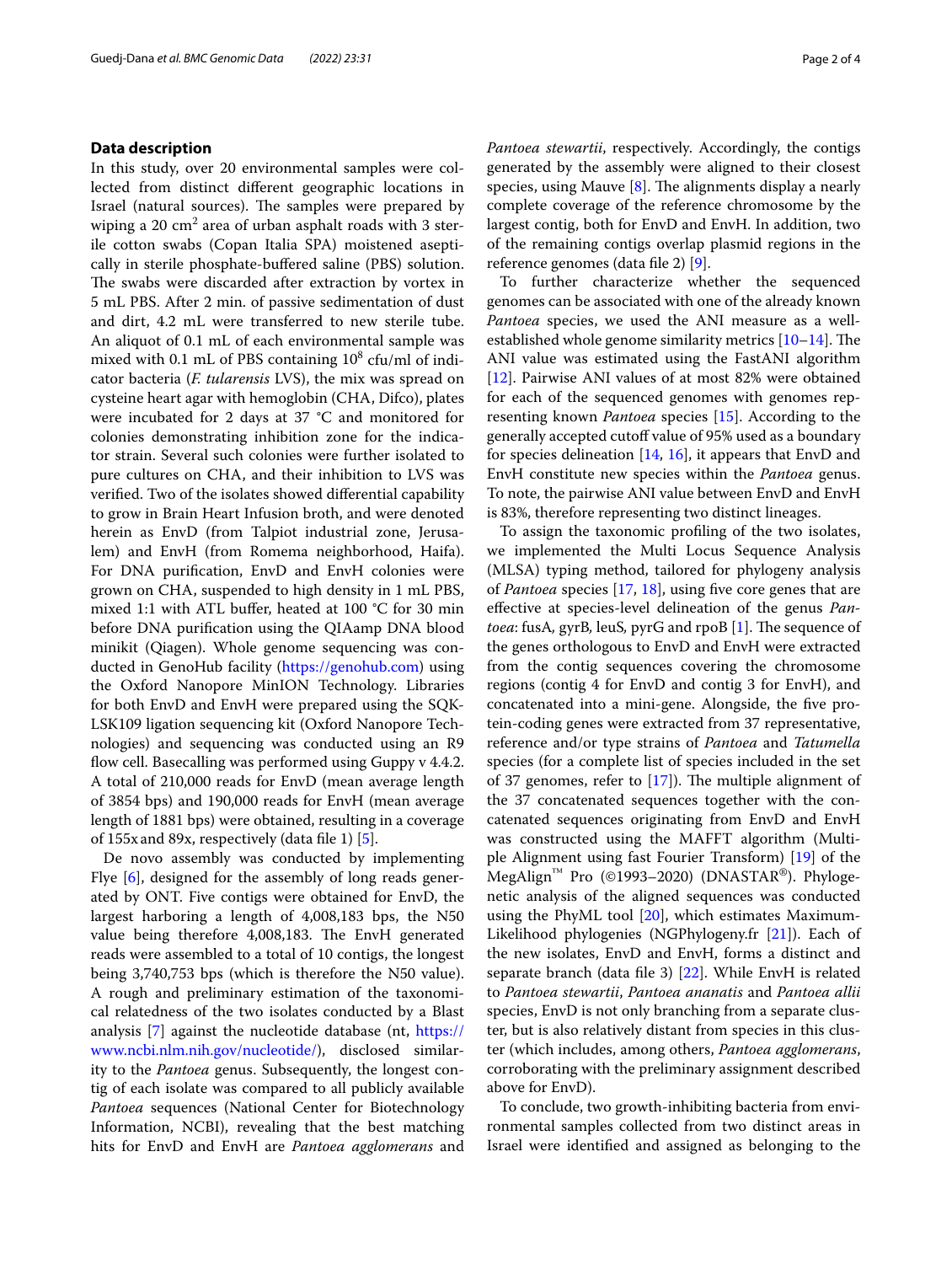## <span id="page-2-3"></span>**Table 1** Overview of data fles/data sets

| Label       | Name of data file/data sets                                  | File types (file extension)          | Data repository and identifier (DOI or<br>accession number) |
|-------------|--------------------------------------------------------------|--------------------------------------|-------------------------------------------------------------|
| Data file   | Sequencing and assembly metrics                              | Portable Document Format file (.pdf) | https://doi.org/10.6084/m9.figshare.15111765.v1<br>15       |
|             | Data file 2 Alignment of contigs to a reference genome       | Portable Document Format file (.pdf) | https://doi.org/10.6084/m9.figshare.15105198.v1<br>191      |
| Data file 3 | ANI values for Pantoea sp. EnvD and Pantoea<br>sp. EnvH      | Portable Document Format file (.pdf) | https://doi.org/10.6084/m9.figshare.19204658.v2<br>[15]     |
| Data file 4 | Phylogenetics analyses                                       | Portable Document Format file (.pdf) | https://doi.org/10.6084/m9.figshare.15111588.<br>v3 [22]    |
| Data set 1  | Sequencing reads of Pantoea sp. EnvD and<br>Pantoea sp. EnvH | Fastg file (fastg.gz)                | SRP316834 [23]                                              |
| Data set 2  | Genome assembly of Pantoea sp. EnvD                          | FASTA / GenBank / ASN.1              | JAGTWO000000000.1 [24]                                      |
|             | Data set 3 Genome assembly of Pantoea sp. EnvH               | FASTA / GenBank / ASN.1              | JAGTWN000000000.1 [25]                                      |

*Pantoea* genus. Their taxonomical profiling unveiled that these bacteria can be classifed as new *Pantoea* species diverging from known *Pantoea* species described up to date. Further experimental characterization of the mechanism involved in the LVS growth inhibition of these *Pantoea* is now undertaken. Please see Table [1](#page-2-3) for links to Data fles 1-4 and Data sets 1-3. [1.](#page-2-3)

## **Limitations**

- The de novo assembly resulted in a number of contigs; while the longest contig very nearly cover the chromosome region, some other regions of the EnvD and EnvH sequenced genomes are fragmentally covered.
- By reason of practical considerations, the phylogeny relatedness of the two *Pantoea* sp. EnvD and EnvH is based on a limited dataset of 37 known *Pantoea* species, comprising of representative, reference and/or type strains of *Pantoea* and *Tatumella* species.

#### **Abbreviations**

MLSA: Multi Locus Sequence Analysis; ANI: Average Nucleotide Identity; ONT: Oxford Nanopore Technologies; MAFFT: Multiple Alignment using fast Fourier Transform; PhyML: Phylogeny Maximum-Likelihood.

#### **Acknowledgements**

We thank Dr. Adi Beth-Din for fruitful discussions.

#### **Authors' contributions**

YGD: analyzed the data and wrote the manuscript; ICG: analyzed the data; OI: performed the sequencing and wrote the manuscript; OS: performed the experiments; TA: performed the experiments; SR: performed the experiments and helped in interpreting the results; RB: designed the experiments, supervised the project and wrote the manuscript; AZ: supervised the bioinformatics analyses and wrote the manuscript. All authors read and approved the fnal manuscript.

#### **Funding**

This research received no external funding.

#### **Availability of data and materials**

Data fles 1–4 described in this Data note can be freely and openly accessible on Figshare ([https://fgshare.com/](https://figshare.com/)) [[5](#page-2-2), [9,](#page-3-3) [22](#page-3-14)]. Data sets 1–3 are available on the NCBI database. The raw reads have been submitted to the NCBI Sequence Read Archive under the accession number SRP316834 for *Pantoea* sp. EnvD and *Pantoea* sp. EnvH (Data set 1) [[23–](#page-3-15)[25](#page-3-16)]. The genome assemblies of the two samples were submitted to NCBI GenBank and are available under the accession number JAGTWO000000000 for the *Pantoea* sp. EnvD and the accession number JAGTWN000000000 for the *Pantoea* sp. EnvH (Data sets 2–3) [[24](#page-3-17), [25](#page-3-16)].

## **Declarations**

#### **Ethics approval and consent to participate**

Not applicable.

#### **Consent for publication**

Not applicable.

#### **Competing interests**

The authors declare that they have no competing interests.

Received: 31 August 2021 Accepted: 6 April 2022 Published online: 21 April 2022

#### **References**

- <span id="page-2-0"></span>1. Tambong JT. Taxogenomics and systematics of the genus Pantoea. Front Microbiol. 2019;10:2463.
- 2. Agarwal G, Choudhary D, Stice SP, MyersGitaitis BKRD, Venter SN, et al. Pan-genome-wide analysis of Pantoea ananatis identifed genes linked to pathogenicity in onion. Front Microbiol. 2021;12:684756.
- 3. Agarwal G, Gitaitis RD, Dutta B. Pan-Genome of novel Pantoea stewartii subsp indologenes reveals genes involved in onion pathogenicity and evidence of lateral gene transfer. Microorganisms. 2021;9(8):1761.
- <span id="page-2-1"></span>4. Stice SP, Shin GY, De Armas S, Koirala S, Galvan GA, Siri MI, et al. The distribution of onion virulence gene clusters among *Pantoea* spp. Front Plant Sci. 2021;12:643787.
- <span id="page-2-2"></span>5. Data fle 1: Sequencing and assembly metrics. Figshare: [https://doi.org/](https://doi.org/10.6084/m9.figshare.15111765.v1) [10.6084/m9.fgshare.15111765.v1](https://doi.org/10.6084/m9.figshare.15111765.v1) (2021).